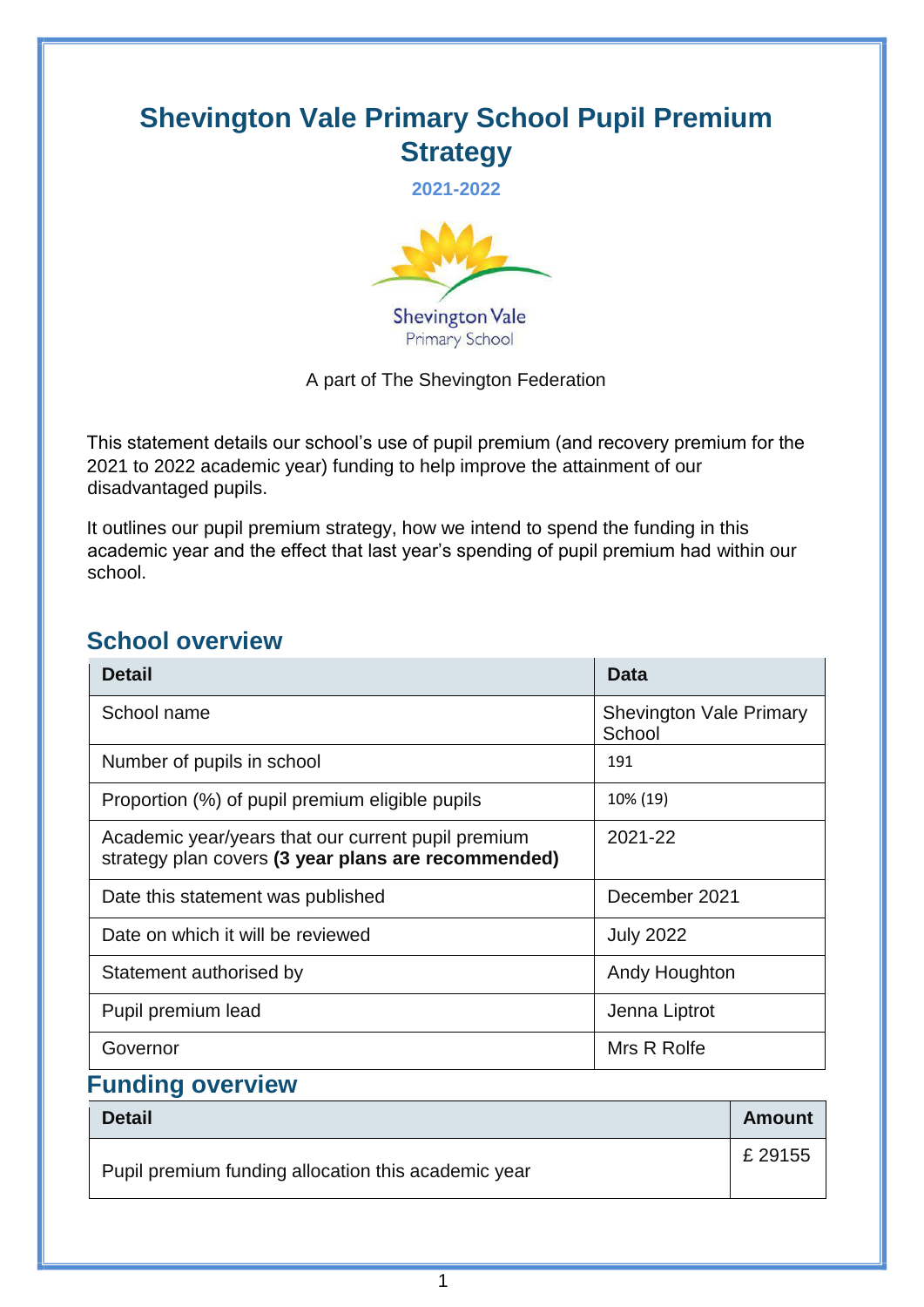| Recovery premium funding allocation this academic year                                    | £ 2,145 |
|-------------------------------------------------------------------------------------------|---------|
| Pupil premium funding carried forward from previous years (enter £0 if not<br>applicable) | £0      |

| Total budget for this academic year                                        | £ 31,300 |
|----------------------------------------------------------------------------|----------|
| If your school is an academy in a trust that pools this funding, state the |          |
| amount available to your school this academic year                         |          |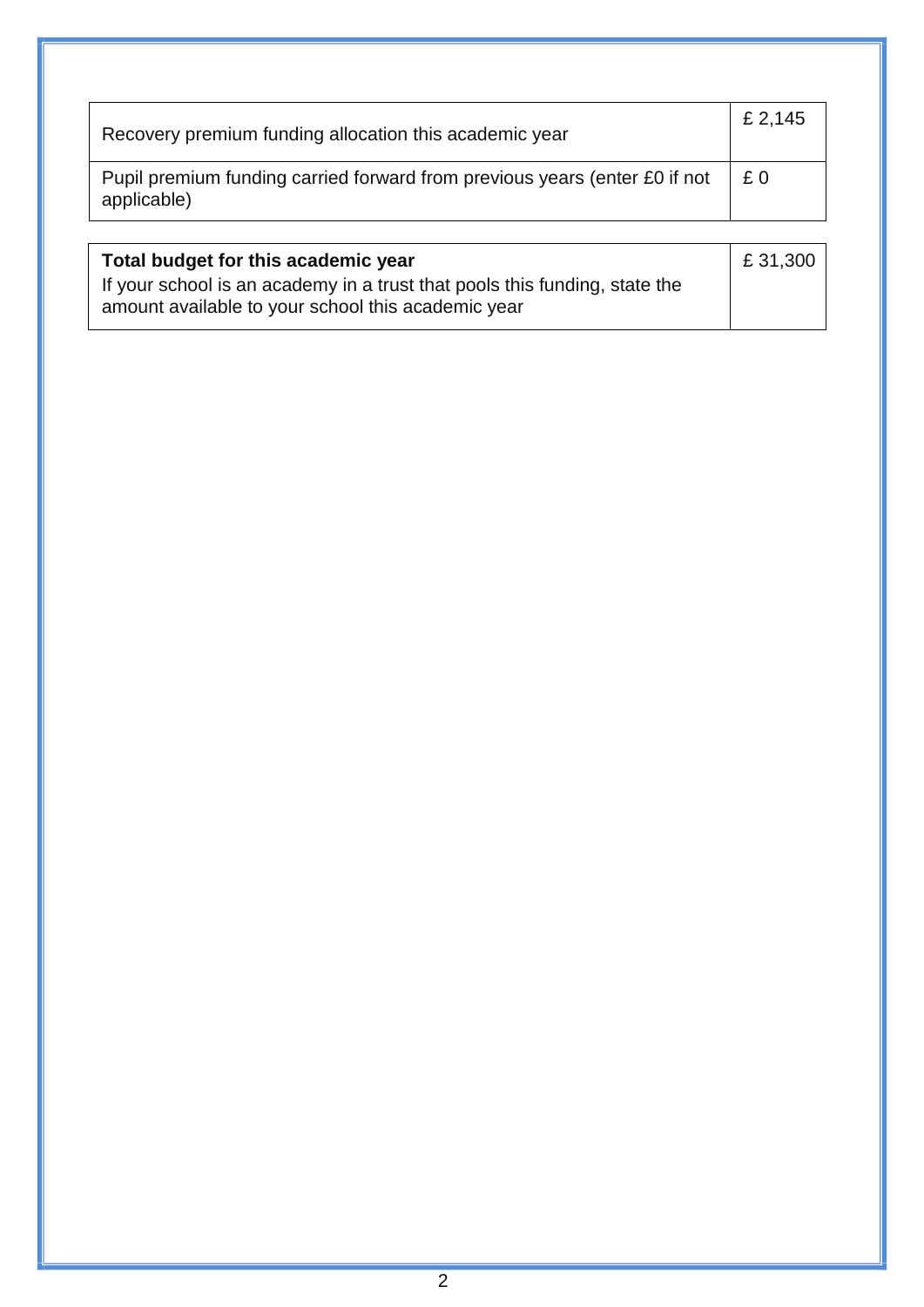## **Part A: Pupil premium strategy plan**

#### **Statement of intent**

Due to COVID-19, performance measures have not been published for 2020 to 2021, and 2020 to 2021 results will not be used to hold schools to account. A review of provision in the 2020-21 financial year indicated that KS1 progress was interrupted by COVID and therefore a whole school target for 2020-21 will remain relevant for the new school year, with a focus on Reading. It showed that reading at home significantly decreased during the period of school closure. Assessment data and targets for progress and attainment in Maths showed that KS2 data for lower than expected.

In addition there will be COVID related targets or actions in order to prevent the attainment gap from increasing for disadvantaged pupils across school as a result of school closures.

Pastoral support will have an increased focus as the impact of COVID affects families, e.g financial concerns, loss of income, housing, food insecurity and mental health.

Disadvantaged children at Shevington Vale Primary School often lack cultural experience, access to extra -curricular activities, read less at home and have a limited vocabulary on entry to school, all indicators of reduced long term outcomes. Their parents often face a range of issues such as housing or financial difficulties, domestic violence or mental health needs, and typically value education but may lack confidence in supporting their child's learning. Any of these difficulties may have been exacerbated by school closures and the impact of COVID 19.

## **Challenges**

This details the key challenges to achievement that we have identified among our disadvantaged pupils.

| <b>Challenge</b><br>number | Detail of challenges in 2021-2024 |
|----------------------------|-----------------------------------|
|                            | Motivation                        |
|                            | Confidence to face failure        |
| 3                          | Specific academic weakness        |
|                            | Emotional Issues and well being   |
| 5                          | Attitude to learning              |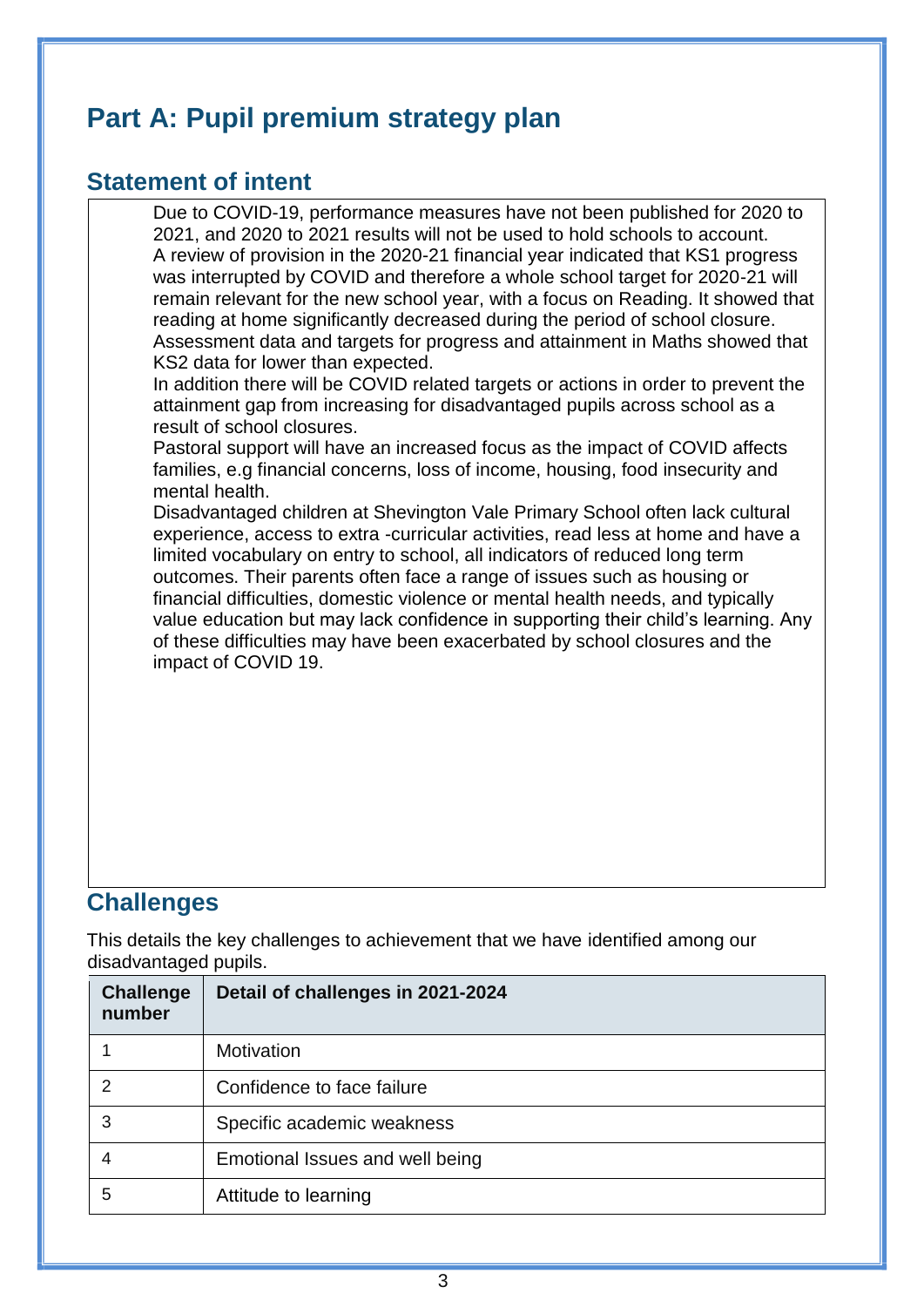6 Home Support

#### **Intended outcomes**

This explains the outcomes we are aiming for **by the end of our current strategy plan**, and how we will measure whether they have been achieved.

| <b>Year Group Number of</b> | pupils | Intended outcome to attain<br><b>Age Related Expectation or</b><br>above | <b>Success criteria</b><br>To be in line or above non<br>PPG pupils |
|-----------------------------|--------|--------------------------------------------------------------------------|---------------------------------------------------------------------|
| R                           |        | <b>Reception</b><br>Good<br>Level                                        |                                                                     |
|                             |        | Development 66%                                                          | <b>EYFS Baseline assessment</b>                                     |
| 1                           |        | Phonics 100%                                                             | <b>Phonics screening check</b>                                      |
| $\overline{2}$              |        | Reading 100%                                                             | <b>Y2 SAT</b>                                                       |
| $\overline{2}$              |        | Writing 100%                                                             | <b>Y2 SAT</b>                                                       |
| $\overline{2}$              |        | <b>Maths 100%</b>                                                        | <b>Y2 SAT</b>                                                       |
| $\overline{\mathbf{4}}$     |        | Times tables 100%                                                        | <b>Multiplication Check</b>                                         |
| 6                           |        | <b>Reading 80%</b>                                                       | Y6 SAT                                                              |
| 6                           |        | Writing 80%                                                              | Y6 SAT                                                              |
| 6                           |        | Maths 80%                                                                | Y6 SAT                                                              |
| 6                           |        | <b>SPAG 80%</b>                                                          | Y6 SAT                                                              |
| <b>AII PPG</b>              |        | PPG Attendance to be in line                                             | <b>SIMMS</b>                                                        |
| pupils                      |        | with all pupils 95% +                                                    |                                                                     |
| $\overline{3}$              |        | English 66%                                                              | <b>GL assessment</b>                                                |
| 3                           |        | Maths 66%                                                                | <b>GL assessment</b>                                                |
| 5                           |        | English 100%                                                             | <b>GL</b> assessment                                                |
| 5                           |        | <b>Maths 100%</b>                                                        | <b>GL</b> assessment                                                |

#### **Activity in this academic year**

This details how we intend to spend our pupil premium (and recovery premium funding) **this academic year** to address the challenges listed above.

#### **Teaching (for example, CPD, recruitment)**

*Our pupil premium strategy is rooted in our whole school ethos of ethics of excellence and high challenge low threat.* 

Budgeted cost: **£ 3900**

| <b>Activity</b> | <b>Evidence that supports this</b><br>approach | <b>Challenge</b><br>number(s)<br>addressed |
|-----------------|------------------------------------------------|--------------------------------------------|
|-----------------|------------------------------------------------|--------------------------------------------|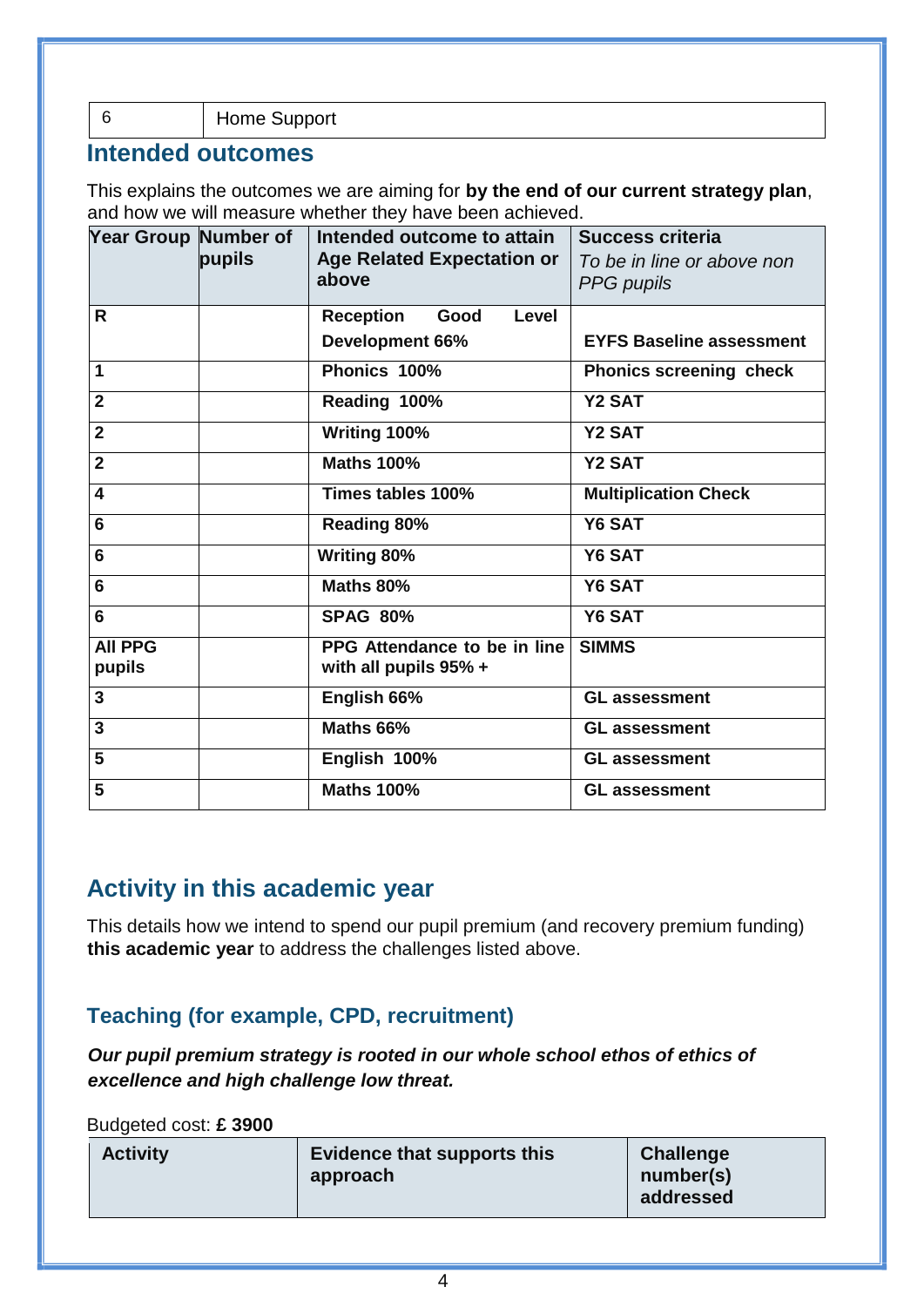| High Quality CPD - Mary<br>Myatt High Challenge Low<br>Threat - day conference                                                                                                                                   | <b>EEF Toolkit for Learning</b><br>Sutton Trust 2011 research paper : effective<br>teaching for those disadvantaged<br>is<br>especially significant                                                | 2<br>3<br>5              |
|------------------------------------------------------------------------------------------------------------------------------------------------------------------------------------------------------------------|----------------------------------------------------------------------------------------------------------------------------------------------------------------------------------------------------|--------------------------|
| Purchase of subscription<br>to Myatt and Co                                                                                                                                                                      | Sutton Trust 2011 research paper: effective<br>teaching for those disadvantaged<br>is<br>especially significant.<br>High Quality low threat values for all pupils<br>to avoid capping of learning. | 3<br>5<br>6              |
| Quality phonics - Sounds<br>Write                                                                                                                                                                                | <b>EEF Toolkit for Learning</b><br>Low cost high impact 5 months progress                                                                                                                          | 3                        |
| Metacognition CPD and<br>coaching -Walk Thrus                                                                                                                                                                    | <b>EEF Toolkit for Learning:</b><br>Low cost High impact 8 months + progress                                                                                                                       | 1<br>$\overline{2}$<br>4 |
| We know that if we provide high quality teaching that is effective for disadvantaged learners<br>then you are providing effective teaching for all.<br>Our CPD calendar evidences the quality provision we make. |                                                                                                                                                                                                    |                          |

#### **Targeted academic support (for example, tutoring, one-to-one support structured interventions)**

#### Budgeted cost: **£ 19,025**

| <b>Activity</b>                                                                                                                                                                                                    | <b>Evidence that supports this</b><br>approach                                                                                                                      | <b>Challenge</b><br>number(s)<br>addressed |
|--------------------------------------------------------------------------------------------------------------------------------------------------------------------------------------------------------------------|---------------------------------------------------------------------------------------------------------------------------------------------------------------------|--------------------------------------------|
| In class TA support<br>Nurture at the point of<br>need                                                                                                                                                             | <b>EEF Toolkit for Learning</b><br>1-1 learning medium cost high impact- 5<br>months + progress<br>TA intervention medium cost - high impact<br>4 months progress   | 1<br>2<br>3<br>4<br>6                      |
| Deploy staff to provide<br>focused<br>interventions for<br>disadvantaged children<br>who are underperforming<br>1:1 reading daily for<br>disadvantaged children<br>who are behind ARE or<br>not engaging with home | <b>EEF Toolkit for Learning</b><br>1-1 learning medium cost high impact- 5<br>months $+$ progress<br>TA intervention medium cost - high impact<br>4 months progress | 1<br>2<br>3<br>4<br>6                      |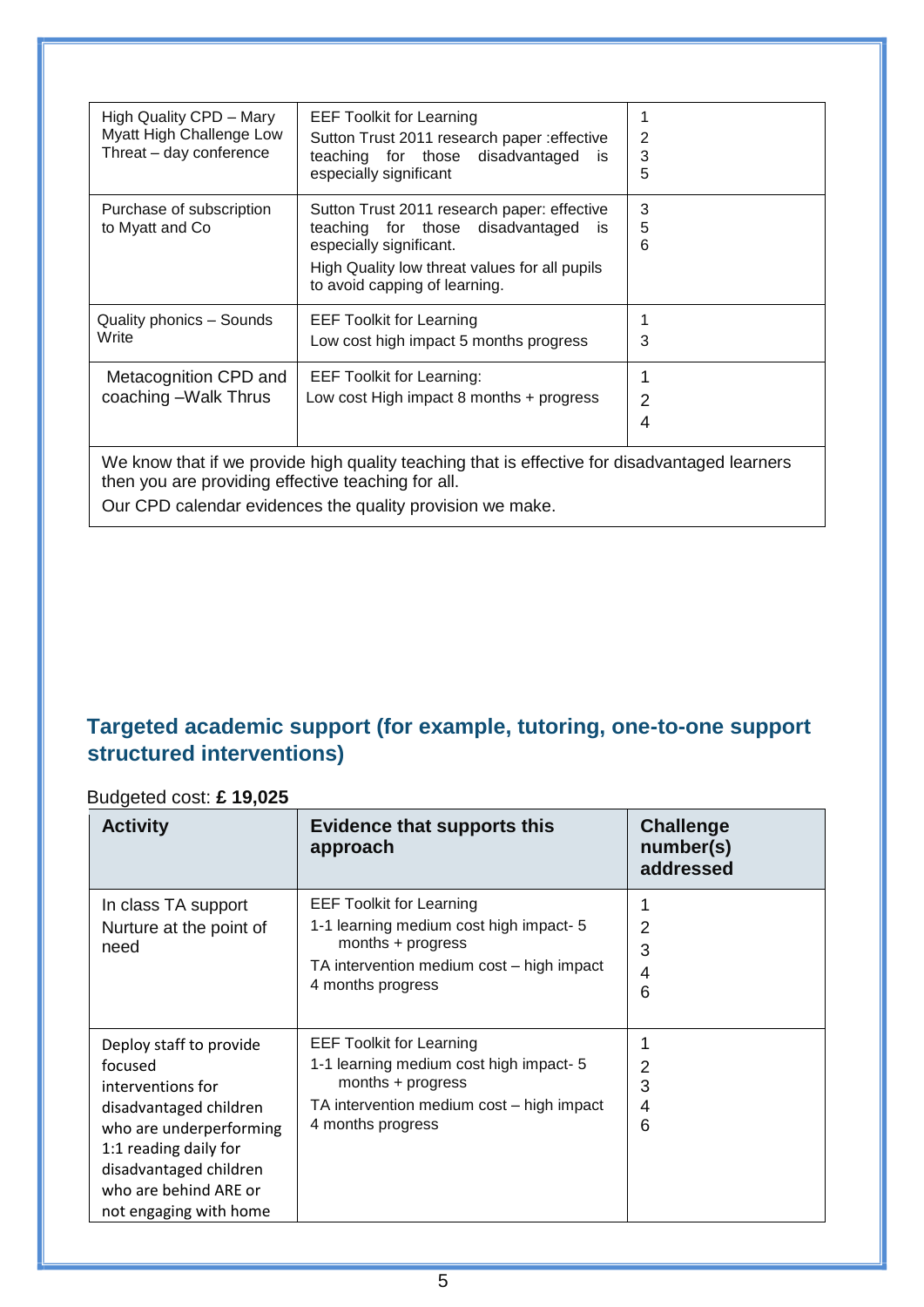| reading in line with<br>National expectations<br>(minutes per night)                                            |                                                                                                                                                                                                             |                |
|-----------------------------------------------------------------------------------------------------------------|-------------------------------------------------------------------------------------------------------------------------------------------------------------------------------------------------------------|----------------|
| Identify gaps in learning in                                                                                    | <b>EEF Toolkit for Learning</b>                                                                                                                                                                             | 1              |
| core subjects for<br>disadvantaged pupils in                                                                    | 1-1 learning medium cost high impact- 5                                                                                                                                                                     | $\overline{2}$ |
| which have widened                                                                                              | months + progress                                                                                                                                                                                           | 3              |
| during COVID 19 school                                                                                          |                                                                                                                                                                                                             | 5              |
| closures                                                                                                        |                                                                                                                                                                                                             | 6              |
| On-line Tutoring                                                                                                |                                                                                                                                                                                                             |                |
| <b>GL Assessment</b><br>Subscription to whole<br>package -identification of<br>specific learning<br>challenges. | Sutton Trust 2011 research paper: effective<br>teaching<br>for<br>those<br>disadvantaged<br>is<br>especially significant.<br>High Quality low threat values for all pupils<br>to avoid capping of learning. | 3              |
| All staff are aware of<br>pupils who need focused<br>support and how to<br>support them                         | Sutton Trust 2011 research paper: effective<br>teaching for those<br>disadvantaged<br>is<br>especially significant.<br>High Quality low threat values for all pupils<br>to avoid capping of learning.       | 3              |
| Purchase of subscription<br>to B Squared Tracking<br>System                                                     |                                                                                                                                                                                                             |                |
| Monitoring of gaps in<br>learning                                                                               |                                                                                                                                                                                                             |                |

#### **Wider strategies (for example, related to attendance, behaviour, and well-being)**

#### Budgeted cost: **£8375**

| <b>Activity</b> | <b>Evidence that supports this</b><br>approach | <b>Challenge</b><br>number(s)<br>addressed |
|-----------------|------------------------------------------------|--------------------------------------------|
|-----------------|------------------------------------------------|--------------------------------------------|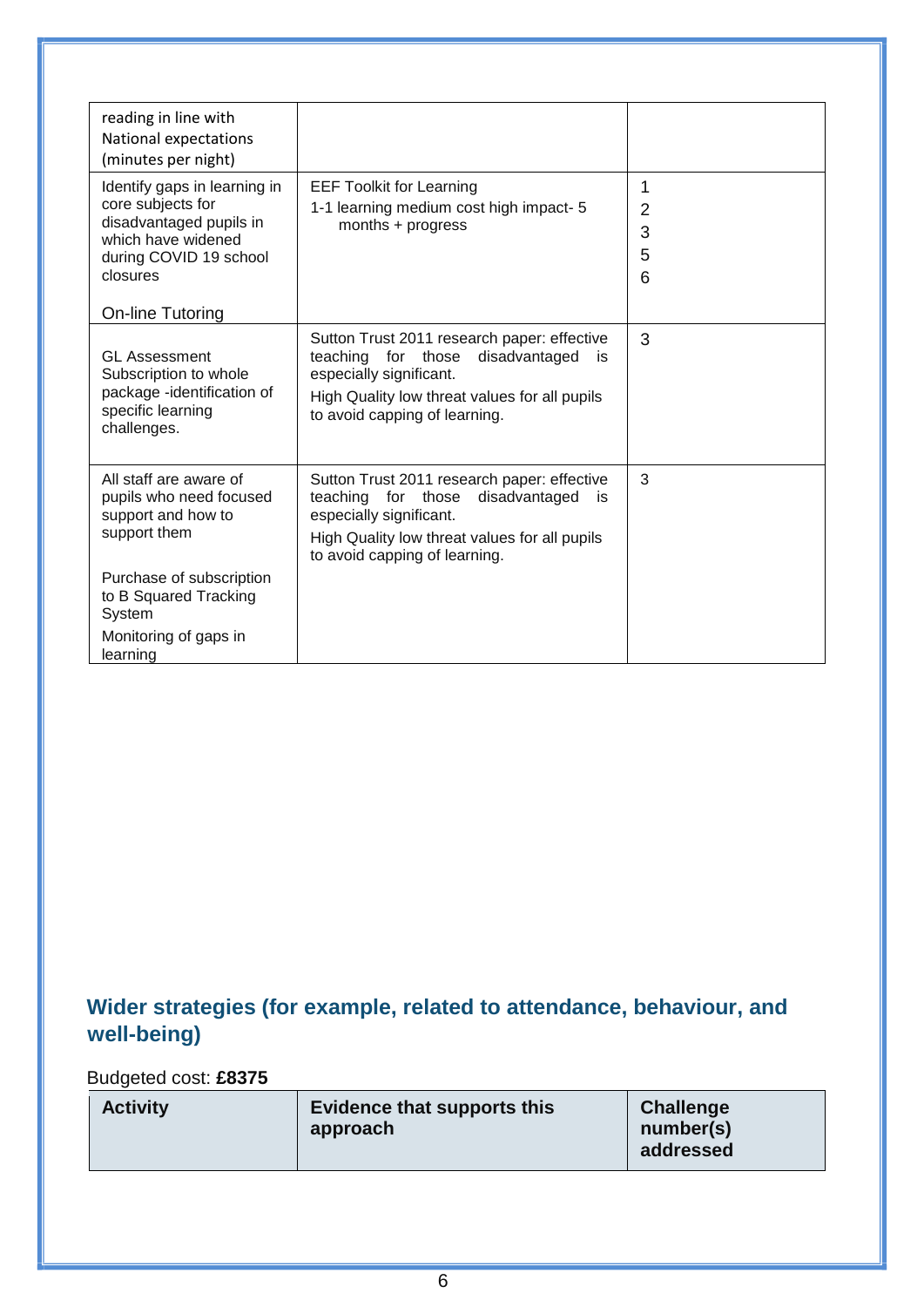| Pupil premium<br>Passports<br>Experiences/trips/clubs<br>Subsidies for<br>equipment, clubs, trips,<br>events, homework, books<br>etc.<br>Provide a broad range of<br>wider curriculum<br>opportunities in order to<br>help disadvantaged<br>pupils develop their<br>interests and talents. | <b>EEF Guide to Pupil Premium:</b><br>Wider strategies relate to the most<br>significant non-academic barriers to<br>success in school, including attendance,<br>behaviour and social and emotional<br>support.<br><b>EEF Toolkit for Learning:</b><br>Collaborative learning strategies low cost<br>high impact 5 months progress. | 1<br>2<br>4<br>5<br>6 |
|--------------------------------------------------------------------------------------------------------------------------------------------------------------------------------------------------------------------------------------------------------------------------------------------|-------------------------------------------------------------------------------------------------------------------------------------------------------------------------------------------------------------------------------------------------------------------------------------------------------------------------------------|-----------------------|
| Music Lesson<br>contributions                                                                                                                                                                                                                                                              |                                                                                                                                                                                                                                                                                                                                     |                       |
|                                                                                                                                                                                                                                                                                            |                                                                                                                                                                                                                                                                                                                                     |                       |

# **Total budgeted cost: £ 31,300**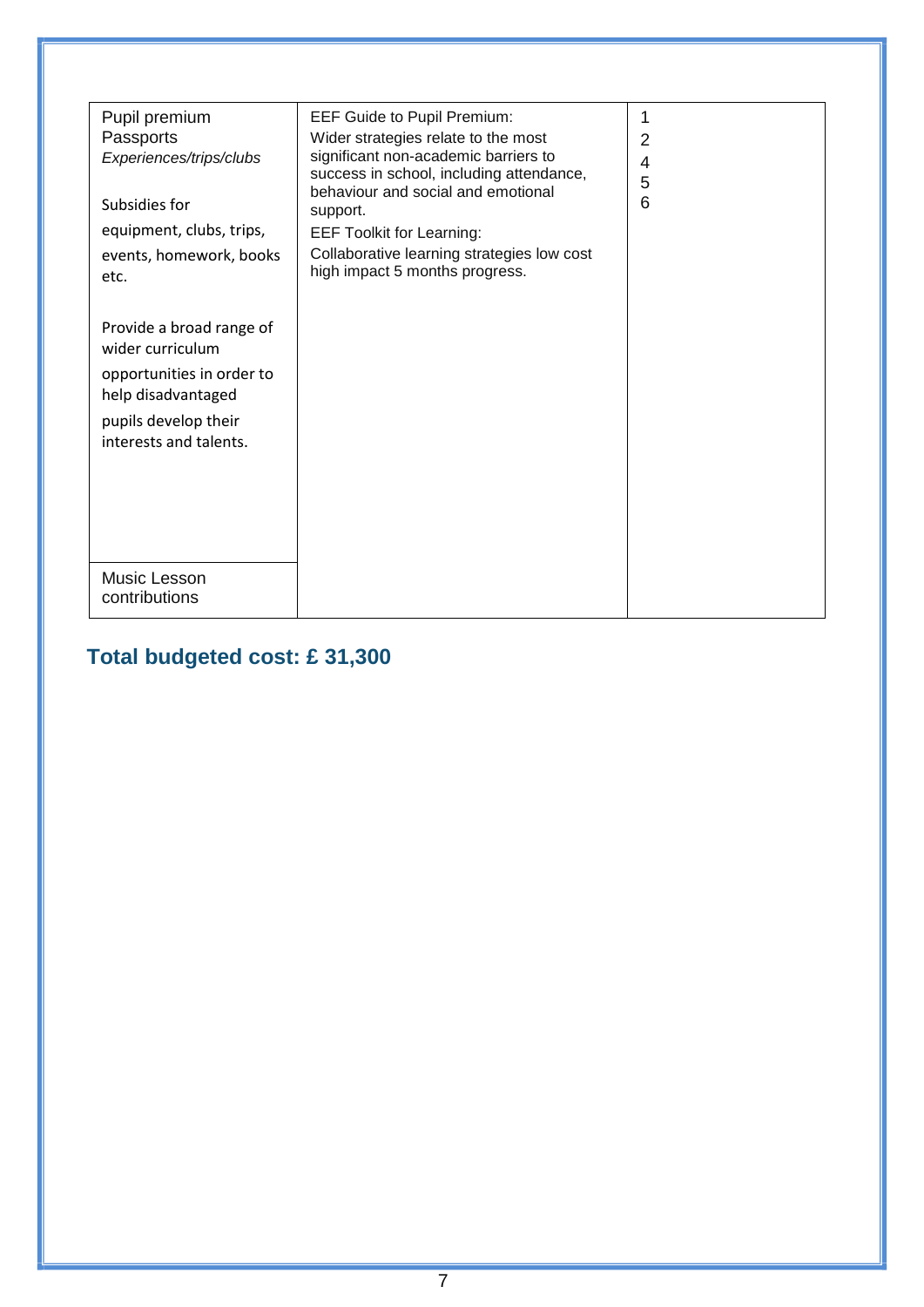## **Part B: Review of outcomes in the previous academic year**

### **Pupil premium strategy outcomes**

This details the impact that our pupil premium activity had on pupils in the 2020 to 2021 academic year.

1.At the point of closing in March, KS1 pupils were making pleasing progress in phonics, reading, writing and maths. The same targets will be carried forward this year due to interruption to teaching and learning.

2. Disadvantaged pupils received an extensive range of support last year:- COVID 19 regular and frequent contact calls for vulnerable pupils

-Facility to attend school during closures if considered vulnerable

-Support to access food vouchers during COVID school closures

-subsidies for uniform, trips, clubs, music lessons

-Access to school Pupil Premium Co-ordinator for parents and children

- Pupil Premium Co-ordinator attended workshops in order to signpost a range of help with financial difficulties, housing, food insecurity, health needs, emotional support, domestic violence, parenting skills, online safety.

-Support with attendance in partnership with the LA Attendance Officer Early Help meetings with Children's Centre to ensure a joined up approach to supporting families

-The school has provided a Team Around the Child Intervention for highly vulnerable pupils

3. Disadvantaged pupils have been provided with multiple opportunities to develop emerging talents in music and through lessons assemblies and workshops delivered by specialist music and drama teachers. Vulnerable pupils benefited from a daily PE intervention from our specialist PE Teacher, where they learned skills including crown green bowling, orienteering, new age curling and boccia. They have developed confidence, skills and a sense of belonging to a team.

## **Service pupil premium funding (optional)**

*For schools that receive this funding, you may wish to provide the following information:*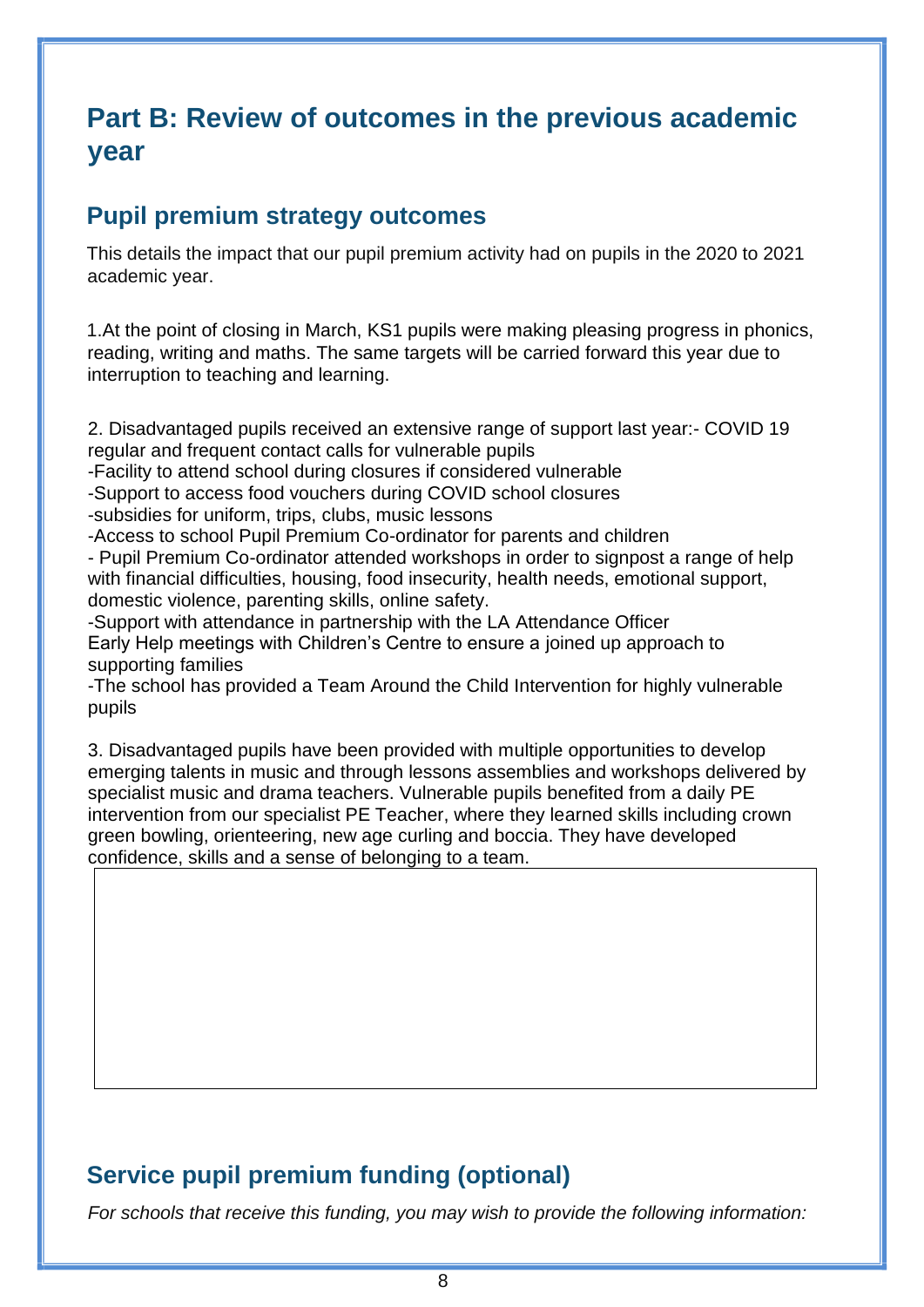| <b>Measure</b>                                                                    | <b>Details</b> |
|-----------------------------------------------------------------------------------|----------------|
| How did you spend your service pupil<br>premium allocation last academic year?    | N/A            |
| What was the impact of that spending on<br>service pupil premium eligible pupils? | N/A            |

We purchased GL Assessments as a summative measure of our pupils and despite lockdown we assessed all pupils in May 2021 to gather some data.

In May 2021 18/19 Pupil Premium children were able to be assessed in English and Maths

There is no National Data for 2020 or 2021

| <b>Class</b> | No of PPG pupils | ARE+                  | GD |
|--------------|------------------|-----------------------|----|
| R            | 1                | 100%                  |    |
| 1 English    | 3                |                       |    |
| 1 Maths      | 3                |                       |    |
| 2 English    | 1                | 100%                  |    |
| 2 Maths      | 1                | 100%                  |    |
| 3 English    | 2                | 0% (1 not assessed)   |    |
| 3 Maths      | 2                | 100% (1 not assessed) |    |
| 4 English    | 3                | 66%                   |    |
| 4 Maths      | 3                | 66%                   |    |
| 5 English    | 3                | 66%                   |    |
| 5 Maths      | 3                | 66%                   |    |
| 6 English    | 6                | 33% (1 not assessed)  |    |
| 6 Maths      | 6                | 0%                    |    |

#### An attempt to benchmark

In 2018-19 in the Y6 cohort the highest Greater Depth % was 24% The highest Age Related Expectation was 68%

There were 3 PPG children in that cohort

From glancing at the above data it appears that we provide well for individual needs